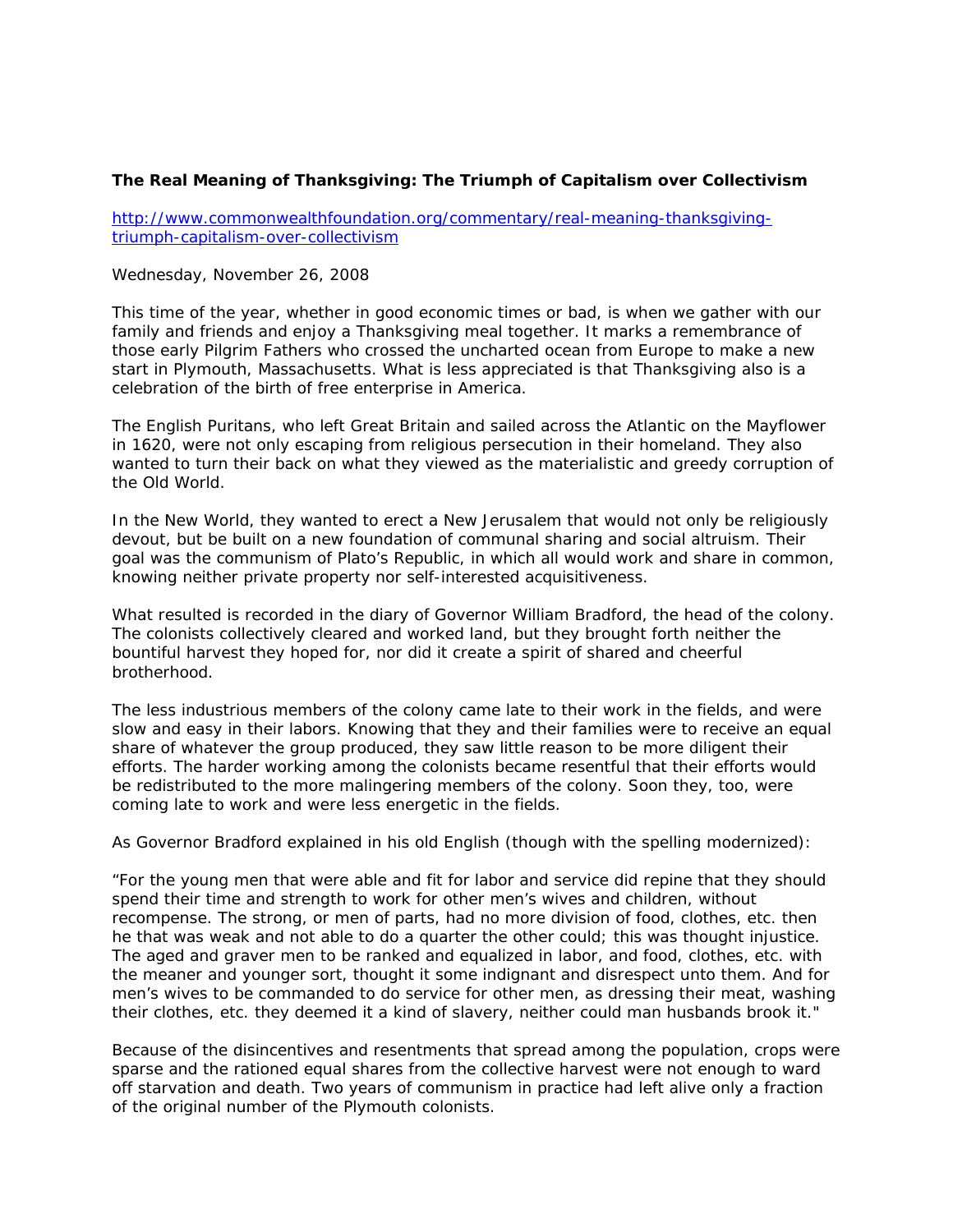Realizing that another season like those that had just passed would mean the extinction of the entire community, the elders of the colony decided to try something radically different: the introduction of private property rights and the right of the individual families to keep the fruits of their own labor.

## As Governor Bradford put it:

"And so assigned to every family a parcel of land, according to the proportion of their number for that end. . . . This had a very good success; for it made all hands very industrious, so as much more corn was planted then otherwise would have been by any means the Governor or any other could use, and saved him a great deal of trouble, and gave far better content. The women now went willingly into the field, and took their littleones with them to set corn, which before would a ledge weakness, and inability; whom to have compelled would have been thought great tyranny and oppression."

The Plymouth Colony experienced a great bounty of food. Private ownership meant that there was now a close link between work and reward. Industry became the order of the day as the men and women in each family went to the fields on their separate private farms. When the harvest time came, not only did many families produce enough for their own needs, but they had surpluses that they could freely exchange with their neighbors for mutual benefit and improvement.

## In Governor Bradford's words:

"By this time harvest was come, and instead of famine, now God gave them plenty, and the face of things was changed, to the rejoicing of the hearts of many, for which they blessed God. And the effect of their planting was well seen, for all had, one way or other, pretty well to bring the year about, and some of the abler sort and more industrious had to spare, and sell to others, so as any general want or famine hath not been amongst them since to this day."

Hard experience had taught the Plymouth colonists the fallacy and error in the ideas of that since the time of the ancient Greeks had promised paradise through collectivism rather than individualism. As Governor Bradford expressed it:

"The experience that was had in this common course and condition, tried sundry years, and that amongst the Godly and sober men, may well convince of the vanity and conceit of Plato's and other ancients; -- that the taking away of property, and bringing into a common wealth, would make them happy and flourishing; as if they were wiser than God. For this community (so far as it was) was found to breed confusion and discontent, and retard much employment that would have been to their benefit and comfort."

Was this realization that communism was incompatible with human nature and the prosperity of humanity to be despaired or be a cause for guilt? Not in Governor Bradford's eyes. It was simply a matter of accepting that altruism and collectivism were inconsistent with the nature of man, and that human institutions should reflect the reality of man's nature if he is to prosper. Said Governor Bradford:

"Let none object this is man's corruption, and nothing to the curse itself. I answer, seeing all men have this corruption in them, God in his wisdom saw another course fitter for them."